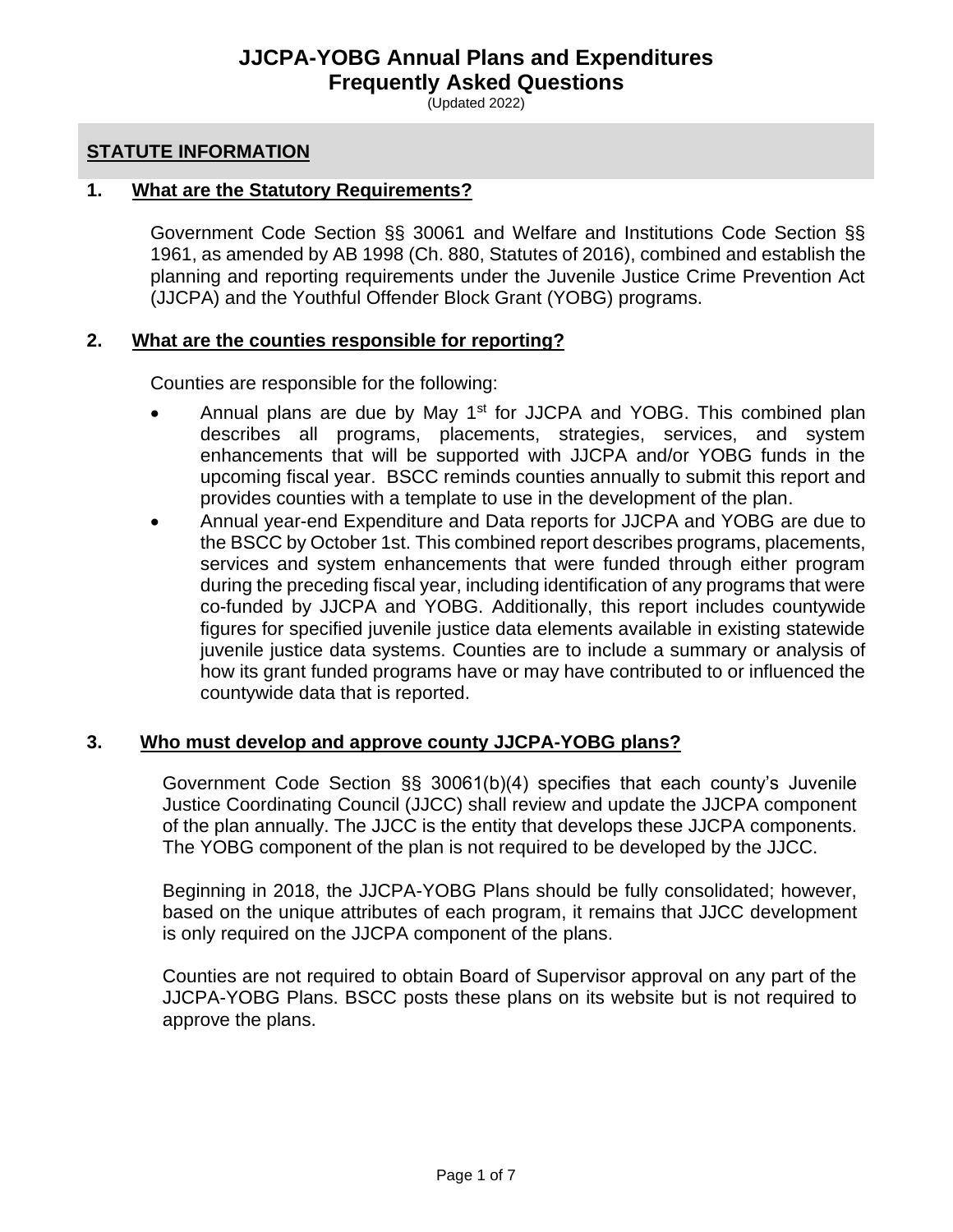# **4. What are the BSCC's responsibilities?**

The BSCC is responsible for collecting the county Annual Plans and Expenditure and Data year-end reports. The BSCC must make the Expenditure and Data year-end reports available on its website within 45 days of report submittal.

By March 1<sup>st</sup> of each year, the BSCC must prepare and submit an annual report to the Governor and the Legislature that includes all the information reported by counties.

# **ANNUAL PLANS**

## **5. Are counties required to submit one JJCPA-YOBG plan by May 1st of each year?**

Per Government Code §§ 30061(b)(4) an Annual Plan shall be submitted to the BSCC by May  $1<sup>st</sup>$  of each year. The BSCC provides a consolidated plan template for county use. However, counties are not required to use the template; the BSCC will post the plans in any format submitted. The consolidated plan should include all the components under each of the two programs:

- For JJCPA, refer to Government Code Section 30061(b)(4)(A).
- For YOBG, refer to Welfare & Institutions Code Section 1961(a).

Completed Annual Plans are to be submitted online at [https://app2.bscc.ca.gov](https://app2.bscc.ca.gov/) to use the template created by the BSCC. If a county decides to use their own template, please e-mailed it to the JJCPA-YOBG mail box at: [JJCPA-YOBG@bscc.ca.gov.](mailto:JJCPA-YOBG@bscc.ca.gov)

# **6. Where can I find the report template to be completed for the JJCPA-YOBG Annual Plan?**

The online template is located on the BSCC website under the "resources" headline: [https://www.bscc.ca.gov/s\\_jjcpayobgjuvjuscrimeprevact/.](https://www.bscc.ca.gov/s_jjcpayobgjuvjuscrimeprevact/)

A log-in and a password will be required. If a county needs access to the online template please email [JJCPA-YOBG@bscc.ca.gov.](mailto:JJCPA-YOBG@bscc.ca.gov)

# **7. When will counties know their allocation amounts?**

County allocation amounts are determined as part of the annual state budget process. Each year, a new state budget is enacted on or about July  $1<sup>st</sup>$ . Based on the enacted budget, the Department of Finance (DOF) prepares an allocation schedule that specifies a county-by-county distribution percentage that will be applied to all available funding for JJCPA and YOBG. Typically, the allocation schedule is completed in August or September and is then sent to the State Controller's Office (SCO). Once the SCO receives the allocation schedule, they begin their process to disburse funds directly to the counties, which generally begins in September.

The SCO website hosts a wealth of information regarding JJCPA and YOBG. For questions regarding the allocation schedule, payment amounts or release dates, program growth funds, and much more, counties are encouraged to visit the SCO website at: [https://www.sco.ca.gov/ard\\_local\\_apportionments.html.](https://www.sco.ca.gov/ard_local_apportionments.html)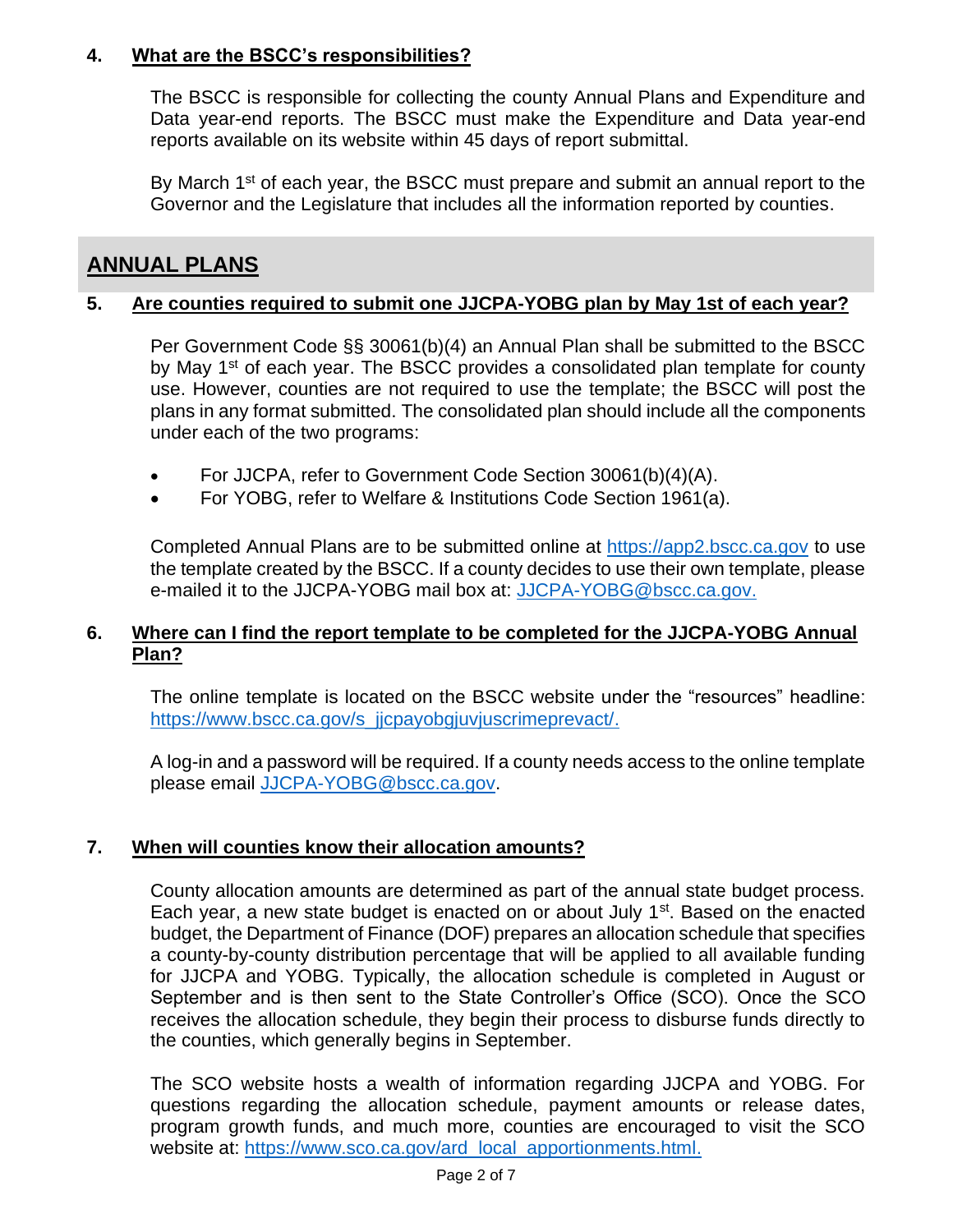# **8. Are counties required to submit an Annual Plan to their Board of Supervisors?**

No.

# **9. What if the due date falls on a Saturday or Sunday?**

We recommend that you submit your Annual Report on the Friday before May 1st.

## **10. Will Annual Plan modifications, changes or corrections submitted by the county be changed or reviewed by the BSCC?**

Modifications to Annual Plans are not required to be submitted on a flow basis to the BSCC. When the year-end Expenditure and Data Report is submitted, any changes, modifications or corrections should be reflected in that Report. Please be sure to update your plans from the previous year. Success or failures of programs should be reported.

Counties may submit an updated Annual Plan, which the BSCC will post to its website; however, the BSCC has no review or approval role in the Annual Plan process.

Since the Annual Plans are posted to the BSCC website as received, we strongly encourage each county to review their submittals before sending to the BSCC.

# **11. Where can I find the submitted Annual Plans on the BSCC website?**

Counties can view Annual Plans under "Annual Reporting Due Dates" at this link: https://www.bscc.ca.gov/s\_jjcpayobgjuvjuscrimeprevact/.

# **EXPENDITURE AND DATA REPORTS**

# **12. What should be included within the Expenditure and Data year-end reports for JJCPA-YOBG?**

Year-end Expenditure and Data reports for JJCPA-YOBG should include line item budget details and descriptions for each program, placement, service, strategy, and system enhancement that was funded through either and/or both program during the preceding fiscal year.

In addition, year-end Expenditure and Data reports should include countywide figures for specified juvenile justice data elements available in existing statewide juvenile justice data systems. Reports should also include a summary description or analysis of how grant funded programs have or may have contributed to the countywide data that is reported.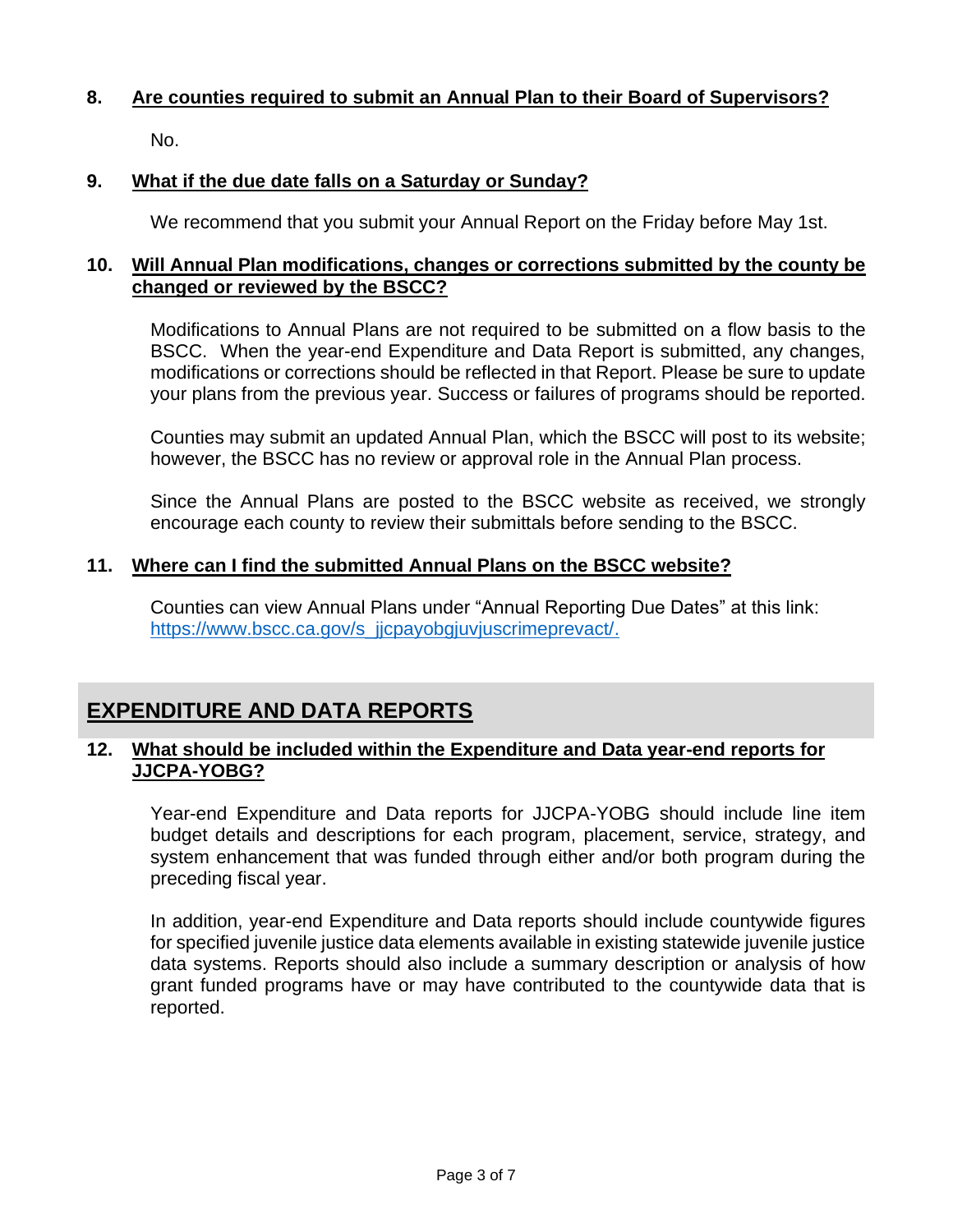# **13. Where can I find the Expenditure and Data report template?**

A copy of the current template, that is sent out to counties approximately 2 months prior to the October 1 deadline, is located on the BSCC website under the "Resources" header: https://www.bscc.ca.gov/s\_jjcpayobgjuvjuscrimeprevact/.

# **14. When are the Expenditure and Data Reports due to the BSCC?**

The completed Expenditure and Data year-end reports are due to the BSCC by October 1 st of every year. *For example, the reports for fiscal year 2018-19 are due by October 1, 2019.*

### **15. What if the due date falls on a Saturday or Sunday?**

We recommend that you submit your Expenditure and Data report on the Friday before October 1st.

# **16. Can an extension from the October 1st due date for the Expenditure and Data Report be granted?**

Government Code Section §§ 30061(b)(4)(C) requires each county submit by October 1<sup>st</sup> of each year a report to the county Board of Supervisors and to the BSCC. The BSCC does not have the authority to extend the statutory due date.

## **17. Is the annual Expenditure and Data report due October 1st each year for fiscal year or calendar year?**

The Expenditure and Data Report includes *both* fiscal year and calendar year information.

On the Expenditure Details worksheets, expenditure information to be entered is for the previous fiscal year.

Example: information submitted on the report due back to BSCC October 1, 2019, is for **fiscal year** 2018-19.

On the Data information for the Report 1, Report 3 and Arrest Data worksheets, the information to be entered is for the calendar year.

Example: information submitted on the report due back to BSCC October 1, 2019, is for **calendar year** 2018.

This information can also be found on the "Contact Information" tab of the JJCPA-YOBG Expenditure and Data Report under the "Completing the Remainder of the Report" section.

# **18. How do I extract information from the Juvenile Court and Probation Statistical System (JCPSS) report?**

This is a Department of Justice (DOJ) data base and you should contact them for instructions.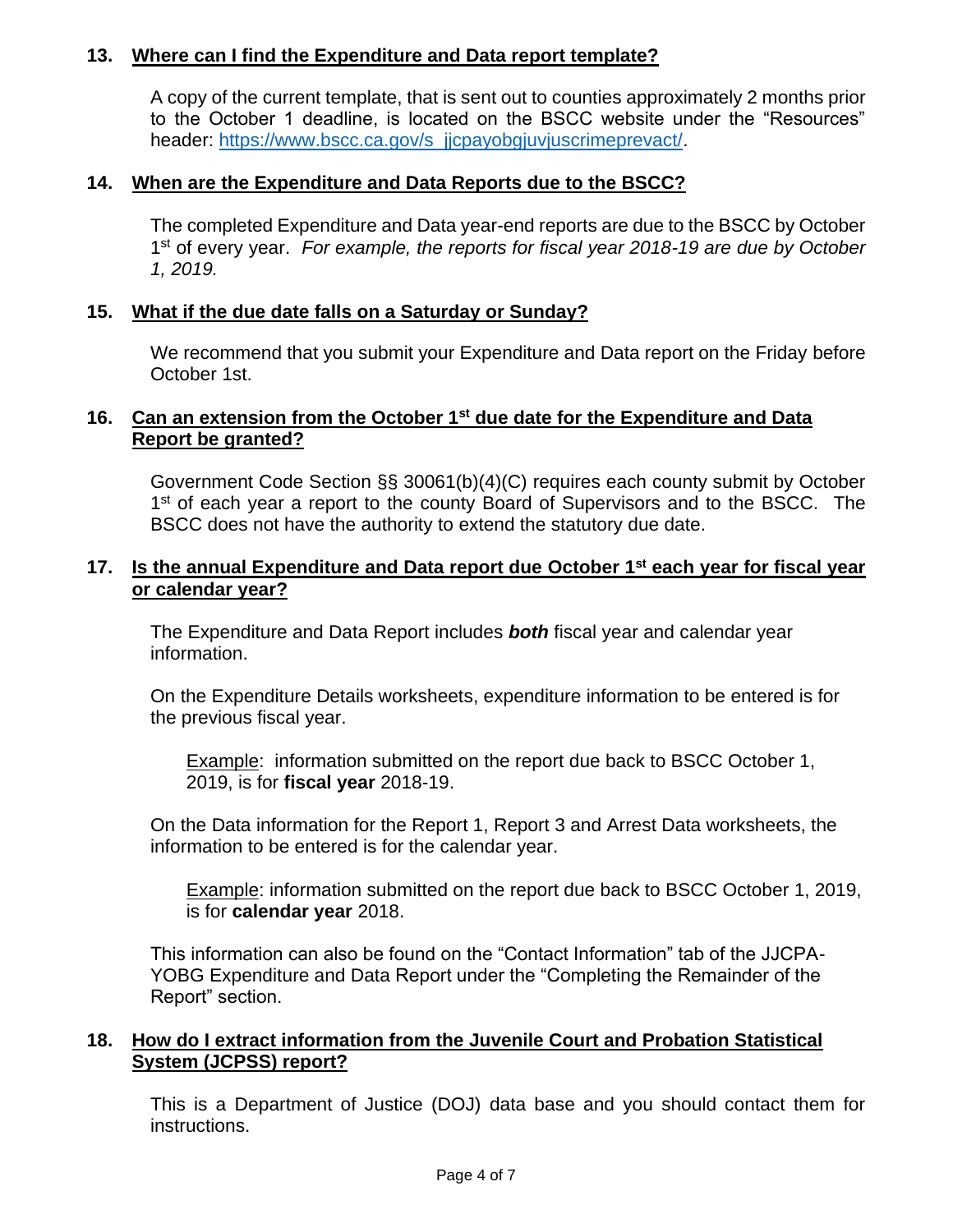# **19. When will the JJCPA-YOBG Expenditure and Data Reports, due October 1st of each year, be posted to the BSCC website?**

Per Government Code Section §§ 30061 (b)(4)(D) the BSCC has 45 days after the receipt of the Expenditure and Data report from the county to post it on its website.

#### **20. Where will the Expenditure and Data Reports be posted?**

Expenditure and Data Reports are posted under the "Annual Reporting Due Dates" Header: https://www.bscc.ca.gov/s\_jjcpayobgjuvjuscrimeprevact/.

## **21. On the JCPSS report there is a column that contains information for "youth" who are over 18. Is this information to be included in Report 2 and Report 3?**

Please report information from your JCPSS Reports 1 and 3 exactly as they appear.

#### **22. Will any modifications, changes or corrections to the Expenditure and Data reports be reviewed, changed or approved by the BSCC?**

No. The BSCC has no review or approval role and will post information submitted by counties as received on a flow basis. Since the Expenditure and Data Reports will be posted to the BSCC website as received, we strongly encourage each county to review their submittals before sending to the BSCC.

# **23. Where do I send all the Expenditure and Data Report forms once they are completed?**

All report forms should be e-mailed to: [JJCPA-YOBG@bscc.ca.gov.](mailto:JJCPA-YOBG@bscc.ca.gov)

# **Funding Information and Use of Funds for JJCPA & YOBG**

### **24. Is there a cap on how much in Administrations costs can be charged to JJCPA-YOBG during a Fiscal Year?**

For JJCPA, Government Code Section §§ 30062(c)(1) mandates that Administrative overhead costs in excess of 0.5 percent of a recipient entity's SLESA allocation for that year caps is 0.5%. For YOBG, there is no mandated cap.

# **25. What can JJCPA funds be used for?**

JJCPA expenditures are to be based on a local juvenile justice action strategy that provides for a continuum of responses to juvenile crime and delinquency and demonstrates a collaborative and integrated approach for implementing a system of swift, certain, and graduated responses for at-risk youth and juvenile offenders. Therefore, JJCPA funds can be used for programs and approaches that have been demonstrated to be effective in reducing delinquency and addressing juvenile crime for any elements of response to juvenile crime and delinquency, including prevention, intervention, suppression, and incapacitation. These specifications can be found in Government Code Sections §§ 30061(b)(4)(A) & (B). Please direct more specific questions to your county counsel.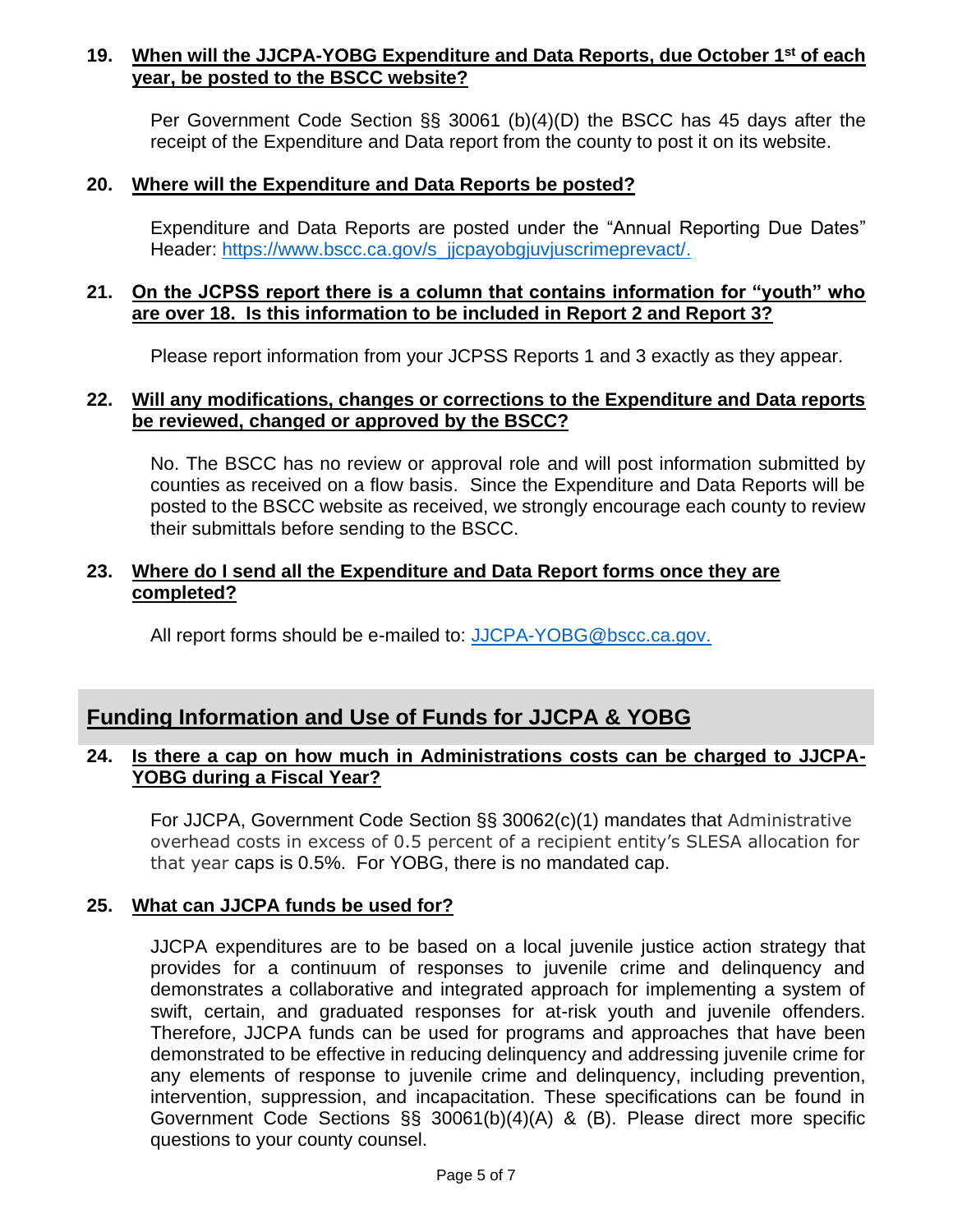# **26. What can YOBG funds be used for?**

YOBG funding is to enhance the capacity of local communities to implement an effective continuum of response to juvenile crime and delinquency. As such, these funds can be used to enhance the capacity of county probation, mental health, drug and alcohol, and other county departments to provide appropriate rehabilitative and supervision services to youth offenders who are no longer eligible for commitment to the Division of Juvenile Justice and now must be supervised locally. These specifications can be found in the Welfare and Institution Code Sections §§1950 and 1951(b). Please direct more specific questions to your county counsel.

# **27. How can I find out the amount of funds allocated this year for JJCPA and/or YOBG?**

Please refer to the State Controller's Office (SCO) website:

JJCPA

Base: [https://www.sco.ca.gov/ard\\_payrments\\_cops.html](https://www.sco.ca.gov/ard_payrments_cops.html) Growth: [https://www.sco.ca.gov/ard\\_payments\\_multi\\_agency\\_juvenile\\_justicefund\\_growth.html](https://www.sco.ca.gov/ard_payments_multi_agency_juvenile_justicefund_growth.html)

#### YOBG

Base: [https://www.sco.ca.gov/ard\\_payments\\_youth.html](https://www.sco.ca.gov/ard_payments_youth.html) Growth: [https://www.sco.ca.gov/ard\\_payments\\_juvenilejusticegrowth.html](https://www.sco.ca.gov/ard_payments_juvenilejusticegrowth.html)

# **28. Who is eligible to receive funds from the JJCPA-YOBG grant?**

Since this is block grant funding, every county is eligible to receive an allocation. The contact for both grants is your County Probation Department. To see what your county, or any other county receives, please refer to the State Controller's Office at the links in question 28 above.

# **29. Can we use JJCPA or YOBG money (reserve money) to pay for a building where juveniles would receive services?**

Please refer this question to your county counsel.

### **30. Does the BSCC have any review of approval role relative to JJCPA or YOBG expenditures?**

No.

# **31. Do JJCPA funds still need to be used on programs and practices that are supported by demonstrated effectiveness data?**

Yes, counties are still responsible for ensuring that these funds are used to support "programs and approaches that have been demonstrated to be effective in reducing delinquency and addressing juvenile crime..." This requirement can be found in Government Code Section §§30061(b)(4)(B)(i).